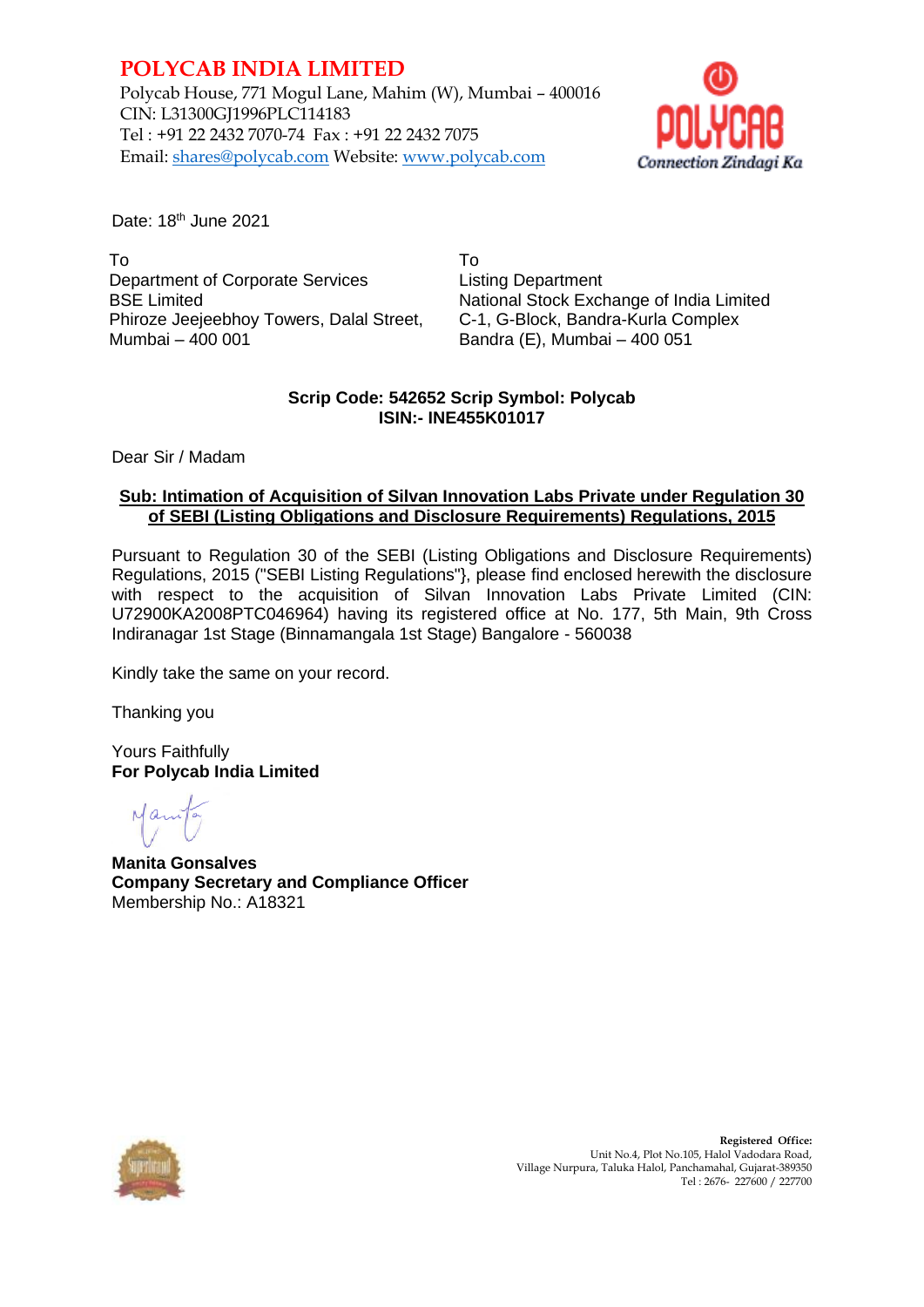## **POLYCAB INDIA LIMITED**

Polycab House, 771 Mogul Lane, Mahim (W), Mumbai – 400016 CIN: L31300GJ1996PLC114183 Tel : +91 22 2432 7070-74 Fax : +91 22 2432 7075 Email: shares@polycab.com Website: [www.polycab.com](http://www.polycab.com/)



| <b>Annexure A</b> |                                                                                                                                                                                                                                                                                                |                                                                                                                                                                                                                                                |
|-------------------|------------------------------------------------------------------------------------------------------------------------------------------------------------------------------------------------------------------------------------------------------------------------------------------------|------------------------------------------------------------------------------------------------------------------------------------------------------------------------------------------------------------------------------------------------|
| S.                | <b>Particulars</b>                                                                                                                                                                                                                                                                             | <b>Description</b>                                                                                                                                                                                                                             |
| No.               |                                                                                                                                                                                                                                                                                                |                                                                                                                                                                                                                                                |
| 1.                | Name of the target entity, details in brief<br>such as size, turnover etc                                                                                                                                                                                                                      | Silvan Innovation Labs Private Limited<br>('Silvan')<br>Revenue:                                                                                                                                                                               |
|                   |                                                                                                                                                                                                                                                                                                | FY20: Rs 34.4 million<br>FY19: Rs 92.4 million<br>FY18: Rs 81.7 million                                                                                                                                                                        |
| 2.                | Whether the acquisition would fall within<br>related party transaction(s) and whether the<br>promoter/promoter group/ group companies<br>have any interest in the entity being<br>acquired? If yes, nature of interest and<br>details thereof and whether the same is<br>done at "arms length" | No, the acquisition does not fall within<br>of<br>the<br>ambit<br>Related<br>Party<br>Transactions.<br>Further, the Promoter group/ group<br>companies does not have any interest<br>in Silvan.                                                |
| 3.                | Industry to which the entity being acquired<br>belongs                                                                                                                                                                                                                                         | "IOT" (internet-of-things) based home<br>and office automation solutions                                                                                                                                                                       |
| 4.                | Objects and effects of acquisition (including<br>but not limited to disclosure of reasons for<br>acquisition of target entity, if its business is<br>outside the main line of business of the<br>listed entity)                                                                                | The acquisition will augment our IOT<br>automation<br>offerings<br>based<br>and<br>expand the potential addressable<br>market in FMEG space. It is inline with<br>strategy to address evolving consumer<br>needs through innovative solutions. |
| 5.                | <b>Brief</b><br>details<br>of<br>any<br>governmental<br>or<br>regulatory<br>approvals<br>required<br>for<br>the<br>acquisition                                                                                                                                                                 | N.A.                                                                                                                                                                                                                                           |
| 6                 | Indicative time period for completion of the<br>acquisition                                                                                                                                                                                                                                    | 1 month                                                                                                                                                                                                                                        |
| 7                 | Nature of consideration<br>-whether<br>cash<br>consideration or share swap and details of<br>the same                                                                                                                                                                                          | <b>Cash Consideration</b>                                                                                                                                                                                                                      |
| 8                 | Cost of acquisition or the price at which the<br>shares are acquired                                                                                                                                                                                                                           | The cost of acquisition is around<br>Rs102mn for shares and around Rs<br>80mn as additional funds infusion to<br>discharge<br>certain<br>outstanding<br>liabilities.                                                                           |

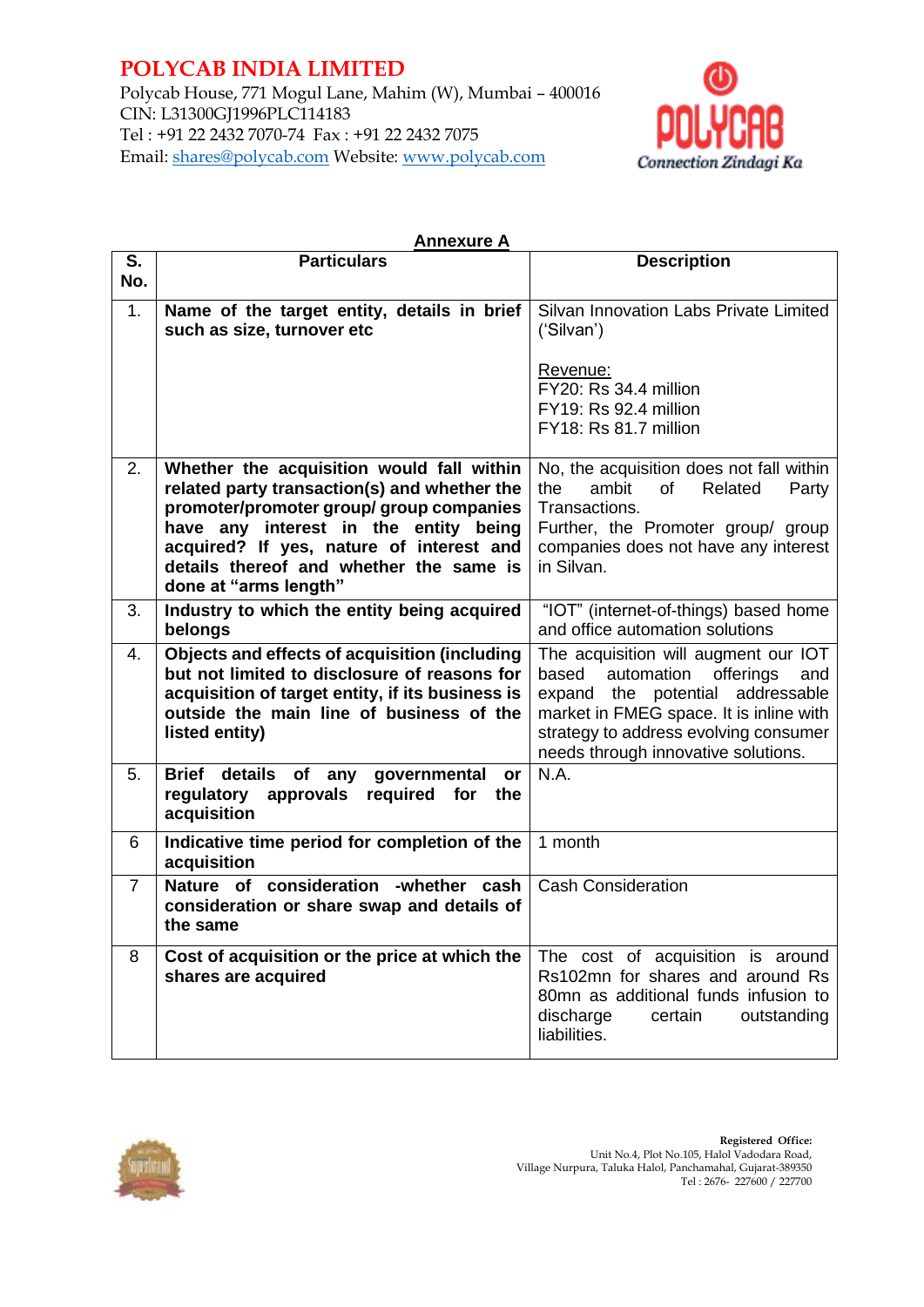### **POLYCAB INDIA LIMITED** Polycab House, 771 Mogul Lane, Mahim (W), Mumbai – 400016 CIN: L31300GJ1996PLC114183 Tel : +91 22 2432 7070-74 Fax : +91 22 2432 7075 Email: shares@polycab.com Website: [www.polycab.com](http://www.polycab.com/)



| 9  | Percentage of shareholding /<br>control<br>acquired and / or number of shares acquired                                                                                                                                                                                 | 100%                                                                                                                                                                                                                                                                                                                                                                                                                                                                                                                                                                                                             |
|----|------------------------------------------------------------------------------------------------------------------------------------------------------------------------------------------------------------------------------------------------------------------------|------------------------------------------------------------------------------------------------------------------------------------------------------------------------------------------------------------------------------------------------------------------------------------------------------------------------------------------------------------------------------------------------------------------------------------------------------------------------------------------------------------------------------------------------------------------------------------------------------------------|
| 10 | Brief background about the entity acquired<br>in terms of products/line of business<br>acquired, date of incorporation, history of<br>last 3 years turnover, country in which the<br>acquired entity has presence and any other<br>significant information (in brief); | Silvan is a technology company<br>focused on providing cutting edge<br>offerings for homes,<br>automation<br>offices, banks, retail outlets, hotel and<br>other spaces. Its portfolio includes IOT<br>automation products<br>based<br>and<br>solutions such as lighting management<br>system, room automation, temperature<br>control devices, contactless controls,<br>curtain control, security devices<br>amongst others. The company was<br>founded in 2008 and has business<br>presence across many states in India.<br>Revenue:<br>FY20: Rs 34.4 million<br>FY19: Rs 92.4 million<br>FY18: Rs 81.7 million |

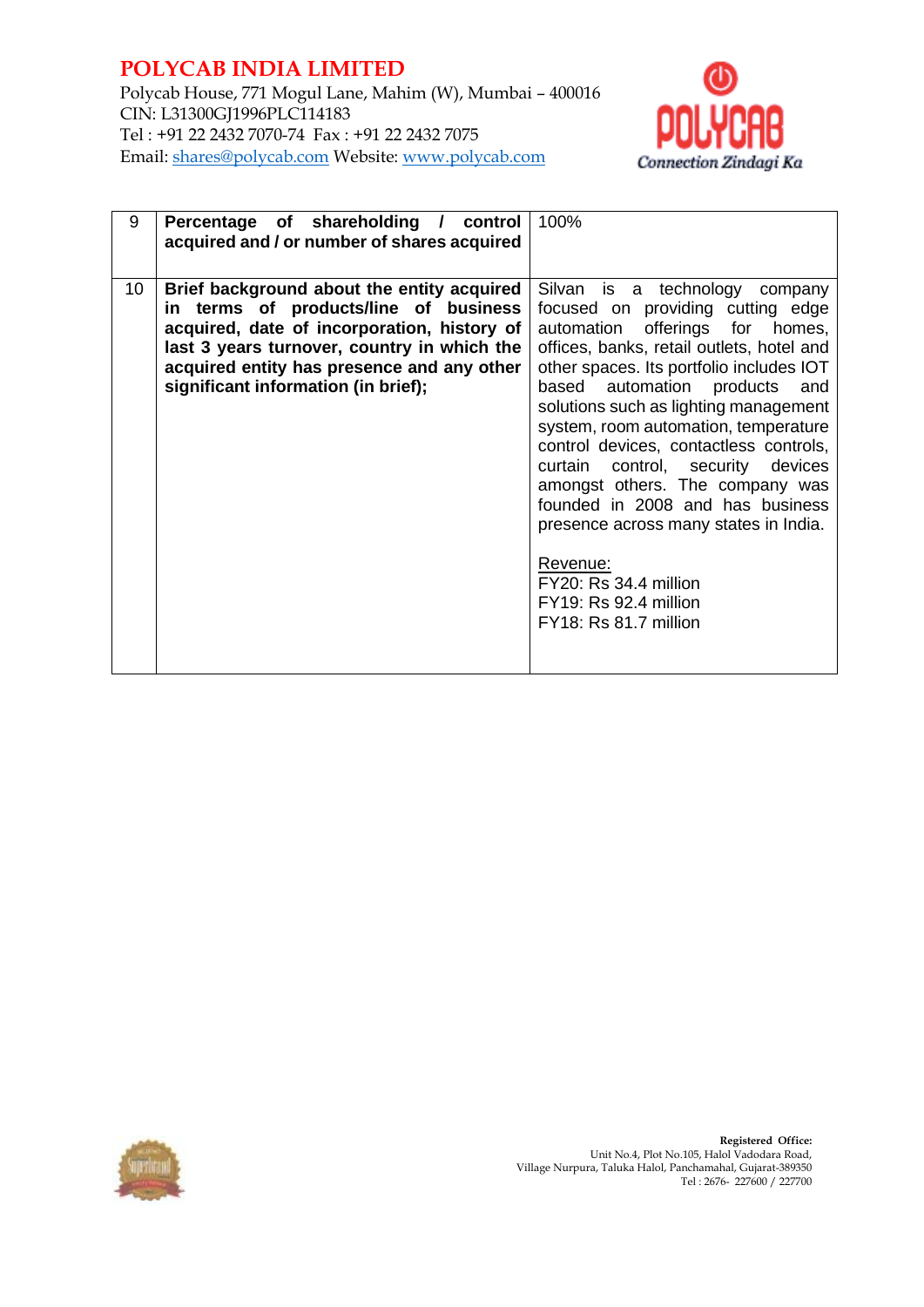

## Press Release **Polycab to acquire Silvan Innovation Labs Private Limited**

Mumbai, June 18, 2021: Polycab India Limited (PIL) has signed an agreement to acquire 100% stake in Silvan Innovation Labs Private Limited (Silvan).

Silvan is a technology company focused on providing cutting edge automation offerings for homes, offices, banks, retail outlets, hotels and other spaces. Silvan pioneered the concept of home automation in the Indian residential building market and has a proven track record with many prominent real estate developers. Silvan has successfully installed over 100,000 devices in more than 8,000 homes and offices. It was founded in 2008 by four electronics and embedded systems domain veterans possessing a cumulative experience of 120 years in reputed companies like Texas Instruments and Lucent Technologies. The founders hold advanced degrees from the premier engineering institutions in India and three of them, namely Dr. Giridhar Krishna, Mohan Gopalakrishna and Ajay Gupta will be continuing with PIL post acquisition. The company has 17 patents, including filed and provisional, and is based out of Bangalore.

Silvan's IOT based automation products and solutions portfolio includes lighting management system, room automation, temperature control devices, contactless controls, curtain control, security devices amongst others. This is complemented by its application and cloud platform (IPSM) for value-added services and has integrated capabilities on various third-party cloud platforms such as AWS, Google Cloud, Samsung Smart things, and IBM Watson.

'Smart' IoT Solutions with wireless connected devices are witnessing disruptive penetration on the back of technological advancements, rising connectivity, and changing consumer preferences, making it one of the fastest growing segments within consumer electricals space. Acquisition of Silvan adds new dimensions to our R&D and innovation capabilities. Its wireless retrofit system technology enables rapid upgradation of conventional FMEG into smart products. Furthermore, PIL's vast distribution presence and strong manufacturing capabilities will be leveraged to scale up Silvan's highly functional IoT based solutions. The company clocked over Rs 90mn in sales in FY19 and has a sizeable order pipeline of over Rs 1bn however the pandemic has significantly constrained the business from achieving its true potential. The cost of acquisition is around Rs102mn for shares and around Rs 80mn as additional funds infusion to discharge certain outstanding liabilities. Silvan will operate as a wholly owned subsidiary of PIL. The transaction is subject to fulfilment of certain conditions by both parties.

Inder T. Jaisinghani, Chairman & Managing Director of Polycab said, *"Our ambition is to become a forefront consumer centric company. The domain strength of Silvan coupled with our robust Go-To-Market capabilities presents a great synergic combination. It is a fantastic addition to our IOT portfolio and aligns with our strategy to address evolving consumer needs with new age innovative solutions. I believe Silvan will also play a vital part in achieving our FMEG aspirations under Project Leap."*